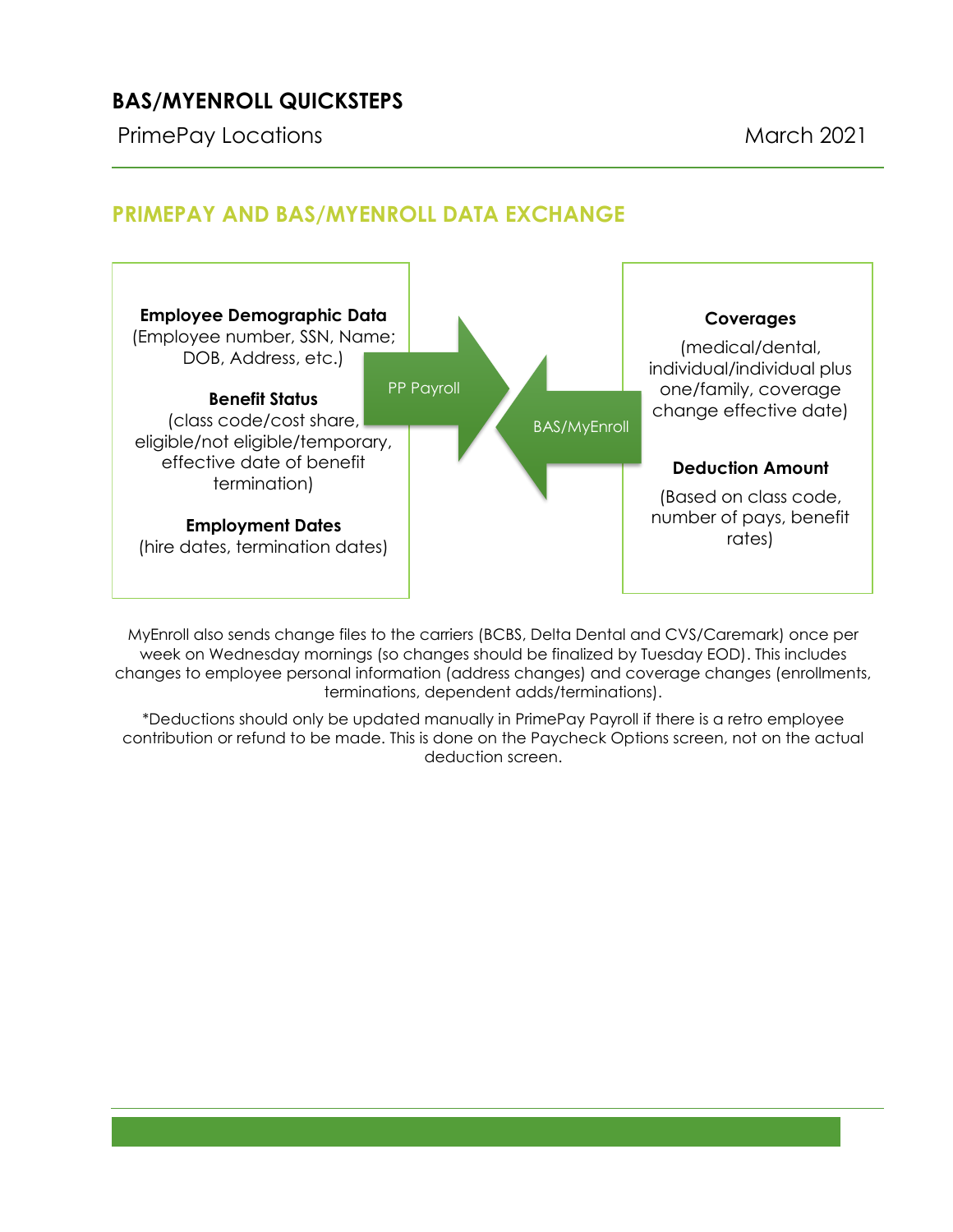### **NEW HIRES**

- Location admin enters new hire into PrimePay
- The following business day after noon the employee will load into BAS/MyEnroll
- Benefits Office sends e-mail to employee with new hire packet
- Employee has 30 days from date of hire to log in to MyEnroll to make benefit elections (location admin can also make elections on employee's behalf)
- If employee enrolls in coverage, the deduction will automatically be sent from BAS to PrimePay, loading into the Future Effectivity section of the Voluntary Deduction screen, with the Future Check Date equal to the effective date of the coverage.\* See note above regarding retro data entry in PrimePay.

| <b>Employee Voluntary Deductions</b>                                                  |                        |                     |                                        |
|---------------------------------------------------------------------------------------|------------------------|---------------------|----------------------------------------|
| <b>Voluntary Deduction Description</b><br>DNIP - DENT IND PRETAX $\blacktriangledown$ |                        | <b>Vendor Setup</b> |                                        |
| <b>Current Values:</b><br><b>Amount</b>                                               | <b>Percent</b>         | <b>Limit</b>        | <b>Original Limit</b>                  |
|                                                                                       |                        |                     |                                        |
| <b>Remaining Limit</b>                                                                | <b>Current Arrears</b> |                     |                                        |
| <b>Future Effectivity Options:</b>                                                    |                        |                     |                                        |
| <b>Future Amount</b><br>Future:<br>50.02                                              | <b>Future Percent</b>  | <b>Future Limit</b> | <b>Future Check Date</b><br>01/01/2021 |

## **TERMINATIONS**

- Location admin enters a Benefit Termination Date and Reason in PrimePay on the Employee Demographic page
	- o A future date can be entered. These fields are different from the payroll status and termination dates and does not affect payroll processing at all.
	- o Should be entered as the last calendar day of the month, but PrimePay will round all dates to last calendar day of the month if entered otherwise.
- The following business day by noon the update will load into BAS/MyEnroll
- All coverages will terminate in MyEnroll as of the last day of the month
- MyEnroll sends a zero deduction to PrimePay with appropriate effective date